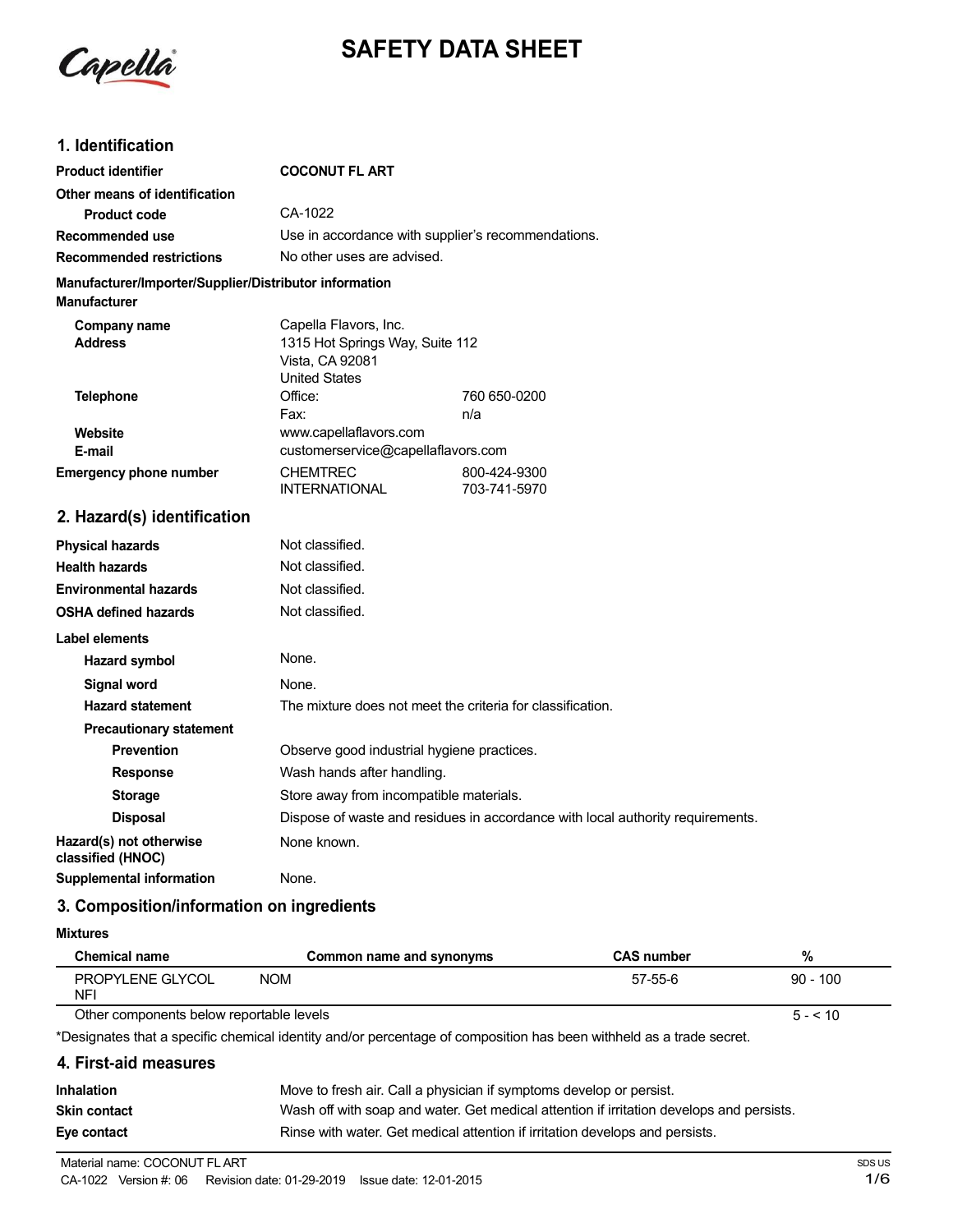| Ingestion                                                                    | Rinse mouth. Get medical attention if symptoms occur.                                                               |
|------------------------------------------------------------------------------|---------------------------------------------------------------------------------------------------------------------|
| <b>Most important</b><br>symptoms/effects, acute and<br>delayed              | Direct contact with eyes may cause temporary irritation.                                                            |
| Indication of immediate<br>medical attention and special<br>treatment needed | Treat symptomatically.                                                                                              |
| <b>General information</b>                                                   | Ensure that medical personnel are aware of the material(s) involved, and take precautions to<br>protect themselves. |
| 5. Fire-fighting measures                                                    |                                                                                                                     |
| Suitable extinguishing media                                                 | Alcohol resistant foam. Powder. Carbon dioxide (CO2).                                                               |
| Unsuitable extinguishing<br>media                                            | Do not use water jet as an extinguisher, as this will spread the fire.                                              |
|                                                                              |                                                                                                                     |

| Specific hazards arising from<br>the chemical                    | During fire, gases hazardous to health may be formed.                                         |
|------------------------------------------------------------------|-----------------------------------------------------------------------------------------------|
| Special protective equipment<br>and precautions for firefighters | Self-contained breathing apparatus and full protective clothing must be worn in case of fire. |
| Fire fighting<br>equipment/instructions                          | Move containers from fire area if you can do so without risk.                                 |
| <b>Specific methods</b>                                          | Use standard firefighting procedures and consider the hazards of other involved materials.    |
| General fire hazards                                             | No unusual fire or explosion hazards noted.                                                   |

#### **6. Accidental release measures**

| Personal precautions,<br>protective equipment and<br>emergency procedures | Keep unnecessary personnel away. For personal protection, see section 8 of the SDS.                                                                                                                                                               |
|---------------------------------------------------------------------------|---------------------------------------------------------------------------------------------------------------------------------------------------------------------------------------------------------------------------------------------------|
| Methods and materials for<br>containment and cleaning up                  | Use water spray to reduce vapors or divert vapor cloud drift.                                                                                                                                                                                     |
|                                                                           | Large Spills: Stop the flow of material, if this is without risk. Dike the spilled material, where this is<br>possible. Absorb in vermiculite, dry sand or earth and place into containers. Following product<br>recovery, flush area with water. |
|                                                                           | Small Spills: Wipe up with absorbent material (e.g. cloth, fleece). Clean surface thoroughly to<br>remove residual contamination.                                                                                                                 |
|                                                                           | Never return spills to original containers for re-use. For waste disposal, see section 13 of the SDS.                                                                                                                                             |
| <b>Environmental precautions</b>                                          | Avoid discharge into drains, water courses or onto the ground.                                                                                                                                                                                    |
| 7. Handling and storage                                                   |                                                                                                                                                                                                                                                   |
| Precautions for safe handling                                             | Avoid prolonged exposure. Observe good industrial hygiene practices.                                                                                                                                                                              |

#### **Conditions for safe storage, including any incompatibilities** Store in tightly closed container. Store away from incompatible materials (see Section 10 of the SDS).

# **8. Exposure controls/personal protection**

#### **Occupational exposure limits**

The following constituents are the only constituents of the product which have a PEL, TLV or other recommended exposure limit. At this time, the other constituents have no known exposure limits.

#### **US. Workplace Environmental Exposure Level (WEEL) Guides**

| <b>Components</b>                         | Type                                                                                                                                                                                                                                                                                                                                                               | Value             | Form     |
|-------------------------------------------|--------------------------------------------------------------------------------------------------------------------------------------------------------------------------------------------------------------------------------------------------------------------------------------------------------------------------------------------------------------------|-------------------|----------|
| PROPYLENE GLYCOL<br>NOM NFI (CAS 57-55-6) | TWA                                                                                                                                                                                                                                                                                                                                                                | $10 \text{ mg/m}$ | Aerosol. |
| <b>Biological limit values</b>            | No biological exposure limits noted for the ingredient(s).                                                                                                                                                                                                                                                                                                         |                   |          |
| Appropriate engineering<br>controls       | Good general ventilation should be used. Ventilation rates should be matched to conditions. If<br>applicable, use process enclosures, local exhaust ventilation, or other engineering controls to<br>maintain airborne levels below recommended exposure limits. If exposure limits have not been<br>established, maintain airborne levels to an acceptable level. |                   |          |
|                                           | Individual protection measures, such as personal protective equipment                                                                                                                                                                                                                                                                                              |                   |          |
| Eye/face protection                       | Wear safety glasses with side shields (or goggles).                                                                                                                                                                                                                                                                                                                |                   |          |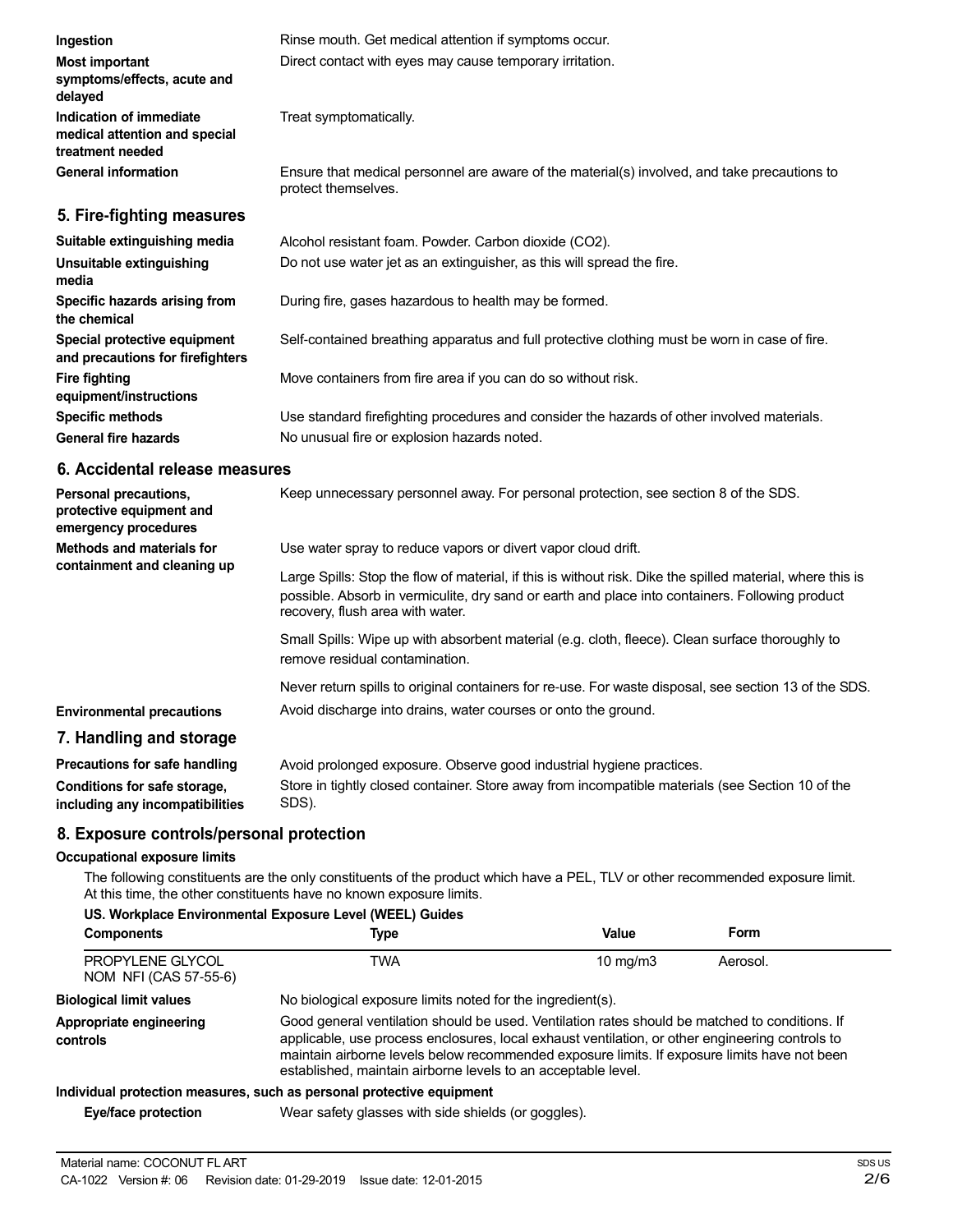| <b>Skin protection</b><br>Hand protection | Wear appropriate chemical resistant gloves.                                                                                                                                                                                 |  |
|-------------------------------------------|-----------------------------------------------------------------------------------------------------------------------------------------------------------------------------------------------------------------------------|--|
| Other                                     | Wear suitable protective clothing.                                                                                                                                                                                          |  |
| <b>Respiratory protection</b>             | In case of insufficient ventilation, wear suitable respiratory equipment.                                                                                                                                                   |  |
| <b>Thermal hazards</b>                    | Wear appropriate thermal protective clothing, when necessary.                                                                                                                                                               |  |
| <b>General hygiene</b><br>considerations  | Always observe good personal hygiene measures, such as washing after handling the material<br>and before eating, drinking, and/or smoking. Routinely wash work clothing and protective<br>equipment to remove contaminants. |  |

# **9. Physical and chemical properties**

| Appearance                                        |                                                                                               |
|---------------------------------------------------|-----------------------------------------------------------------------------------------------|
| <b>Physical state</b>                             | Liquid.                                                                                       |
| <b>Form</b>                                       | Liquid.                                                                                       |
| Color                                             | Not available.                                                                                |
| Odor                                              | Not available.                                                                                |
| <b>Odor threshold</b>                             | Not available.                                                                                |
| pH                                                | Not available.                                                                                |
| Melting point/freezing point                      | -74.2 $\degree$ F (-59 $\degree$ C) estimated                                                 |
| Initial boiling point and boiling<br>range        | 370.76 °F (188.2 °C) estimated                                                                |
| <b>Flash point</b>                                | $>$ 200.0 °F ( $>$ 93.3 °C)                                                                   |
| <b>Evaporation rate</b>                           | Not available.                                                                                |
| Flammability (solid, gas)                         | Not applicable.                                                                               |
| Upper/lower flammability or explosive limits      |                                                                                               |
| <b>Flammability limit - lower</b><br>(%)          | Not available.                                                                                |
| <b>Flammability limit - upper</b><br>(%)          | Not available.                                                                                |
| Explosive limit - lower (%)                       | Not available.                                                                                |
| Explosive limit - upper (%)                       | Not available.                                                                                |
| Vapor pressure                                    | 0.17 hPa estimated                                                                            |
| Vapor density                                     | Not available.                                                                                |
| <b>Relative density</b>                           | Not available.                                                                                |
| Solubility(ies)                                   |                                                                                               |
| Solubility (water)                                | Not available.                                                                                |
| <b>Partition coefficient</b><br>(n-octanol/water) | Not available.                                                                                |
| Auto-ignition temperature                         | 700 °F (371.11 °C) estimated                                                                  |
| <b>Decomposition temperature</b>                  | Not available.                                                                                |
| <b>Viscosity</b>                                  | Not available.                                                                                |
| <b>Other information</b>                          |                                                                                               |
| <b>Explosive properties</b>                       | Not explosive.                                                                                |
| <b>Flammability class</b>                         | Combustible IIIB estimated                                                                    |
| <b>Oxidizing properties</b>                       | Not oxidizing.                                                                                |
| <b>Refractive index</b>                           | 1.421 - 1.451                                                                                 |
| <b>Specific gravity</b>                           | $1.02 - 1.05$                                                                                 |
| 10. Stability and reactivity                      |                                                                                               |
| Reactivity                                        | The product is stable and non-reactive under normal conditions of use, storage and transport. |
| <b>Chemical stability</b>                         | Material is stable under normal conditions.                                                   |

No dangerous reaction known under conditions of normal use.

**Possibility of hazardous**

**reactions**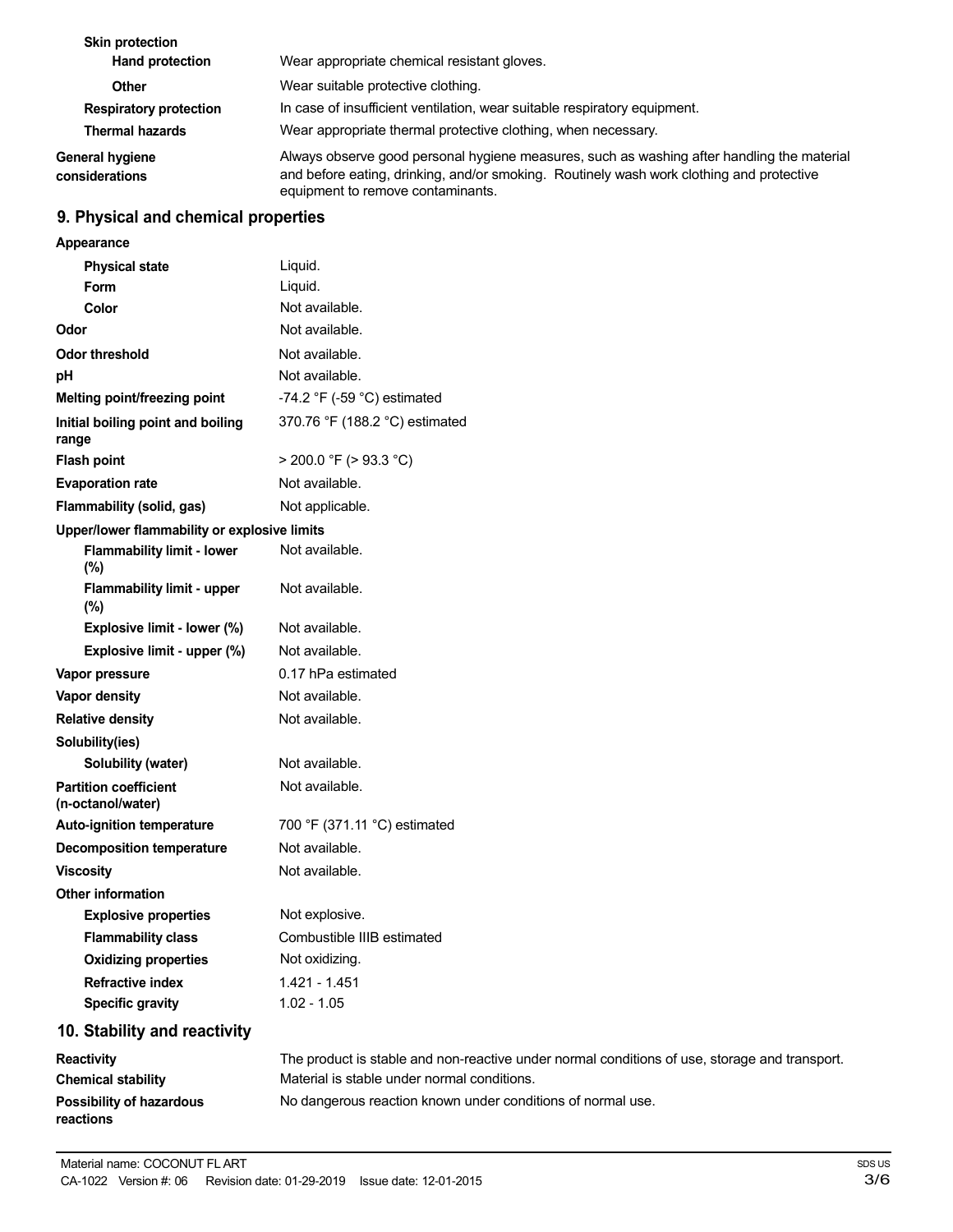| <b>Conditions to avoid</b>                 | Keep away from heat, hot surfaces, sparks, open flames and other ignition sources. Avoid<br>temperatures exceeding the flash point. Contact with incompatible materials. |
|--------------------------------------------|--------------------------------------------------------------------------------------------------------------------------------------------------------------------------|
| Incompatible materials                     | Strong oxidizing agents.                                                                                                                                                 |
| <b>Hazardous decomposition</b><br>products | No hazardous decomposition products are known.                                                                                                                           |

# **11. Toxicological information**

#### **Information on likely routes of exposure**

| <b>Inhalation</b>                                                                  | Prolonged inhalation may be harmful.                                                                                                                                                                  |
|------------------------------------------------------------------------------------|-------------------------------------------------------------------------------------------------------------------------------------------------------------------------------------------------------|
| <b>Skin contact</b>                                                                | No adverse effects due to skin contact are expected.                                                                                                                                                  |
| Eye contact                                                                        | Direct contact with eyes may cause temporary irritation.                                                                                                                                              |
| Ingestion                                                                          | Expected to be a low ingestion hazard.                                                                                                                                                                |
| Symptoms related to the<br>physical, chemical and<br>toxicological characteristics | Direct contact with eyes may cause temporary irritation.                                                                                                                                              |
| Information on toxicological effects                                               |                                                                                                                                                                                                       |
| <b>Acute toxicity</b>                                                              | Not available.                                                                                                                                                                                        |
| <b>Skin corrosion/irritation</b>                                                   | Prolonged skin contact may cause temporary irritation.                                                                                                                                                |
| Serious eye damage/eye<br>irritation                                               | Direct contact with eyes may cause temporary irritation.                                                                                                                                              |
| Respiratory or skin sensitization                                                  |                                                                                                                                                                                                       |
| <b>Respiratory sensitization</b>                                                   | Not a respiratory sensitizer.                                                                                                                                                                         |
| <b>Skin sensitization</b>                                                          | This product is not expected to cause skin sensitization.                                                                                                                                             |
| Germ cell mutagenicity                                                             | No data available to indicate product or any components present at greater than 0.1% are<br>mutagenic or genotoxic.                                                                                   |
| Carcinogenicity                                                                    | Not classifiable as to carcinogenicity to humans.                                                                                                                                                     |
| IARC Monographs. Overall Evaluation of Carcinogenicity                             |                                                                                                                                                                                                       |
| Not listed.<br>Not regulated.<br>Not listed.                                       | OSHA Specifically Regulated Substances (29 CFR 1910.1001-1052)<br>US. National Toxicology Program (NTP) Report on Carcinogens                                                                         |
| <b>Reproductive toxicity</b>                                                       | This product is not expected to cause reproductive or developmental effects.                                                                                                                          |
| Specific target organ toxicity -<br>single exposure                                | Not classified.                                                                                                                                                                                       |
| Specific target organ toxicity -<br>repeated exposure                              | Not classified.                                                                                                                                                                                       |
| <b>Aspiration hazard</b>                                                           | Not an aspiration hazard.                                                                                                                                                                             |
| <b>Chronic effects</b>                                                             | Prolonged inhalation may be harmful.                                                                                                                                                                  |
| 12. Ecological information                                                         |                                                                                                                                                                                                       |
| <b>Ecotoxicity</b>                                                                 | The product is not classified as environmentally hazardous. However, this does not exclude the<br>possibility that large or frequent spills can have a harmful or damaging effect on the environment. |
| Persistence and degradability                                                      | No data is available on the degradability of any ingredients in the mixture.                                                                                                                          |
| <b>Bioaccumulative potential</b>                                                   |                                                                                                                                                                                                       |
| Partition coefficient n-octanol / water (log Kow)<br>PROPYLENE GLYCOL              | $-0.92$<br>NOM NFI                                                                                                                                                                                    |
| <b>Mobility in soil</b>                                                            | No data available.                                                                                                                                                                                    |
| Other adverse effects                                                              | No other adverse environmental effects (e.g. ozone depletion, photochemical ozone creation<br>potential, endocrine disruption, global warming potential) are expected from this component.            |
| 13. Disposal considerations                                                        |                                                                                                                                                                                                       |
| <b>Disposal instructions</b>                                                       | Collect and reclaim or dispose in sealed containers at licensed waste disposal site. Incinerate the<br>material under controlled conditions in an approved incinerator.                               |
| <b>Local disposal regulations</b>                                                  | Dispose in accordance with all applicable regulations.                                                                                                                                                |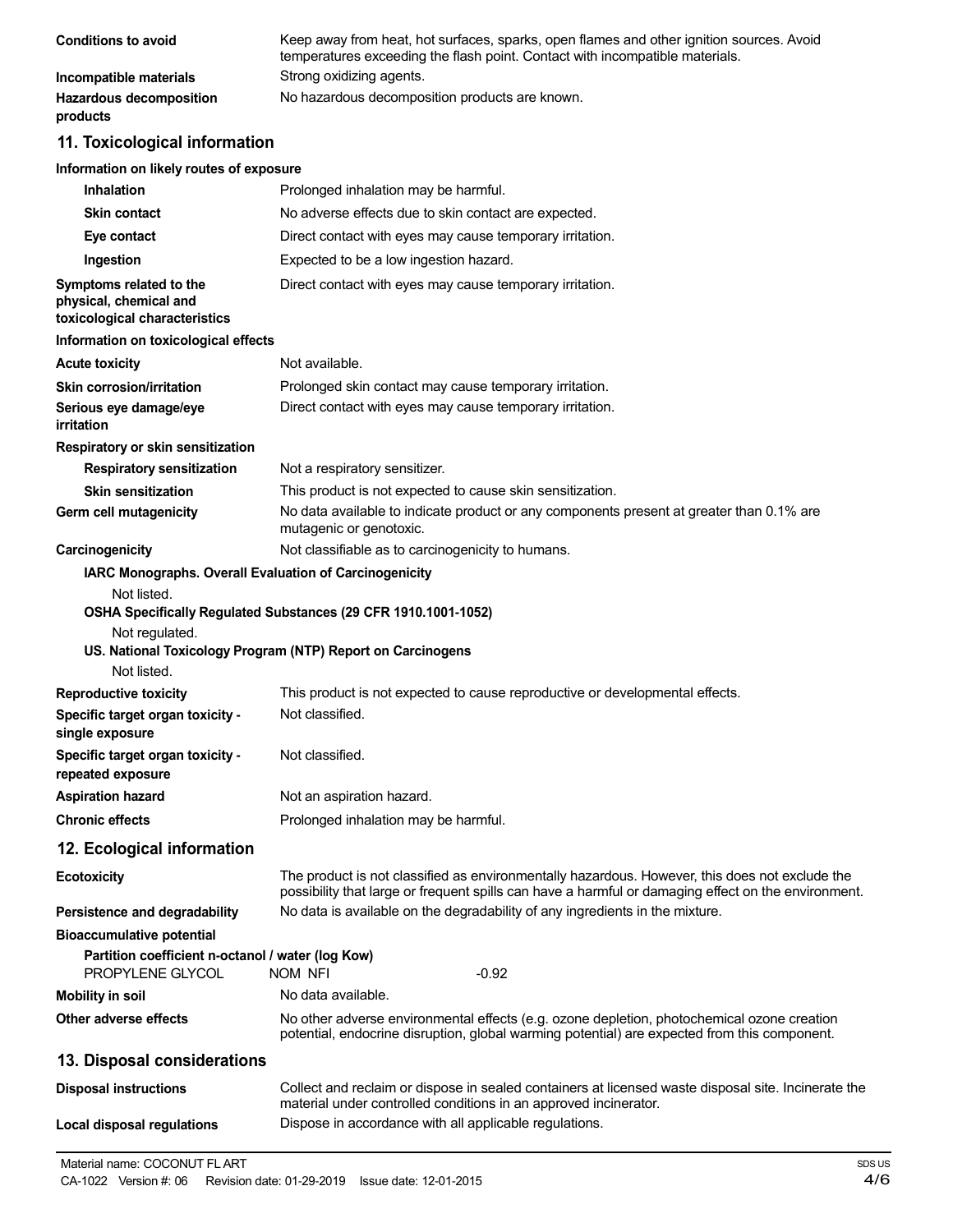| Hazardous waste code                                                               | D002: Waste Corrosive material $[PH \le 2$ or $= >12.5$ , or corrosive to steel<br>The waste code should be assigned in discussion between the user, the producer and the waste<br>disposal company.                   |                        |
|------------------------------------------------------------------------------------|------------------------------------------------------------------------------------------------------------------------------------------------------------------------------------------------------------------------|------------------------|
| Waste from residues / unused<br>products                                           | Dispose of in accordance with local regulations. Empty containers or liners may retain some<br>product residues. This material and its container must be disposed of in a safe manner (see:<br>Disposal instructions). |                        |
| <b>Contaminated packaging</b>                                                      | Since emptied containers may retain product residue, follow label warnings even after container is<br>emptied. Empty containers should be taken to an approved waste handling site for recycling or<br>disposal.       |                        |
| 14. Transport information                                                          |                                                                                                                                                                                                                        |                        |
| <b>DOT</b>                                                                         |                                                                                                                                                                                                                        |                        |
| Not regulated as dangerous goods.                                                  |                                                                                                                                                                                                                        |                        |
| <b>IATA</b>                                                                        |                                                                                                                                                                                                                        |                        |
| Not regulated as dangerous goods.<br><b>IMDG</b>                                   |                                                                                                                                                                                                                        |                        |
| Not regulated as dangerous goods.                                                  |                                                                                                                                                                                                                        |                        |
| Transport in bulk according to<br>Annex II of MARPOL 73/78 and<br>the IBC Code     | Not established.                                                                                                                                                                                                       |                        |
| 15. Regulatory information                                                         |                                                                                                                                                                                                                        |                        |
| <b>US federal regulations</b>                                                      | This product is not known to be a "Hazardous Chemical" as defined by the OSHA Hazard<br>Communication Standard, 29 CFR 1910.1200.                                                                                      |                        |
| <b>Toxic Substances Control Act (TSCA)</b>                                         |                                                                                                                                                                                                                        |                        |
| Not regulated.                                                                     | TSCA Section 12(b) Export Notification (40 CFR 707, Subpt. D)                                                                                                                                                          |                        |
| <b>CERCLA Hazardous Substance List (40 CFR 302.4)</b>                              |                                                                                                                                                                                                                        |                        |
| Not listed.                                                                        |                                                                                                                                                                                                                        |                        |
| SARA 304 Emergency release notification                                            |                                                                                                                                                                                                                        |                        |
| Not regulated.                                                                     |                                                                                                                                                                                                                        |                        |
|                                                                                    | OSHA Specifically Regulated Substances (29 CFR 1910.1001-1052)                                                                                                                                                         |                        |
| Not regulated.                                                                     |                                                                                                                                                                                                                        |                        |
| Superfund Amendments and Reauthorization Act of 1986 (SARA)                        |                                                                                                                                                                                                                        |                        |
| SARA 302 Extremely hazardous substance                                             |                                                                                                                                                                                                                        |                        |
| Not listed.                                                                        |                                                                                                                                                                                                                        |                        |
| SARA 311/312 Hazardous<br>chemical                                                 | No (Exempt)                                                                                                                                                                                                            |                        |
| SARA 313 (TRI reporting)<br>Not regulated.                                         |                                                                                                                                                                                                                        |                        |
| Other federal regulations                                                          |                                                                                                                                                                                                                        |                        |
|                                                                                    | Clean Air Act (CAA) Section 112 Hazardous Air Pollutants (HAPs) List                                                                                                                                                   |                        |
| Not regulated.                                                                     |                                                                                                                                                                                                                        |                        |
|                                                                                    | Clean Air Act (CAA) Section 112(r) Accidental Release Prevention (40 CFR 68.130)                                                                                                                                       |                        |
| Not regulated.                                                                     |                                                                                                                                                                                                                        |                        |
| <b>Safe Drinking Water Act</b><br>(SDWA)                                           | Not regulated.                                                                                                                                                                                                         |                        |
| <b>US state regulations</b>                                                        |                                                                                                                                                                                                                        |                        |
| <b>California Proposition 65</b><br>more information go to www.P65Warnings.ca.gov. | California Safe Drinking Water and Toxic Enforcement Act of 1986 (Proposition 65): This material<br>is not known to contain any chemicals currently listed as carcinogens or reproductive toxins. For                  |                        |
| <b>International Inventories</b>                                                   |                                                                                                                                                                                                                        |                        |
| Country(s) or region                                                               | <b>Inventory name</b>                                                                                                                                                                                                  | On inventory (yes/no)* |
| Australia                                                                          | Australian Inventory of Chemical Substances (AICS)                                                                                                                                                                     | Yes                    |
| Canada                                                                             | Domestic Substances List (DSL)                                                                                                                                                                                         | Yes                    |